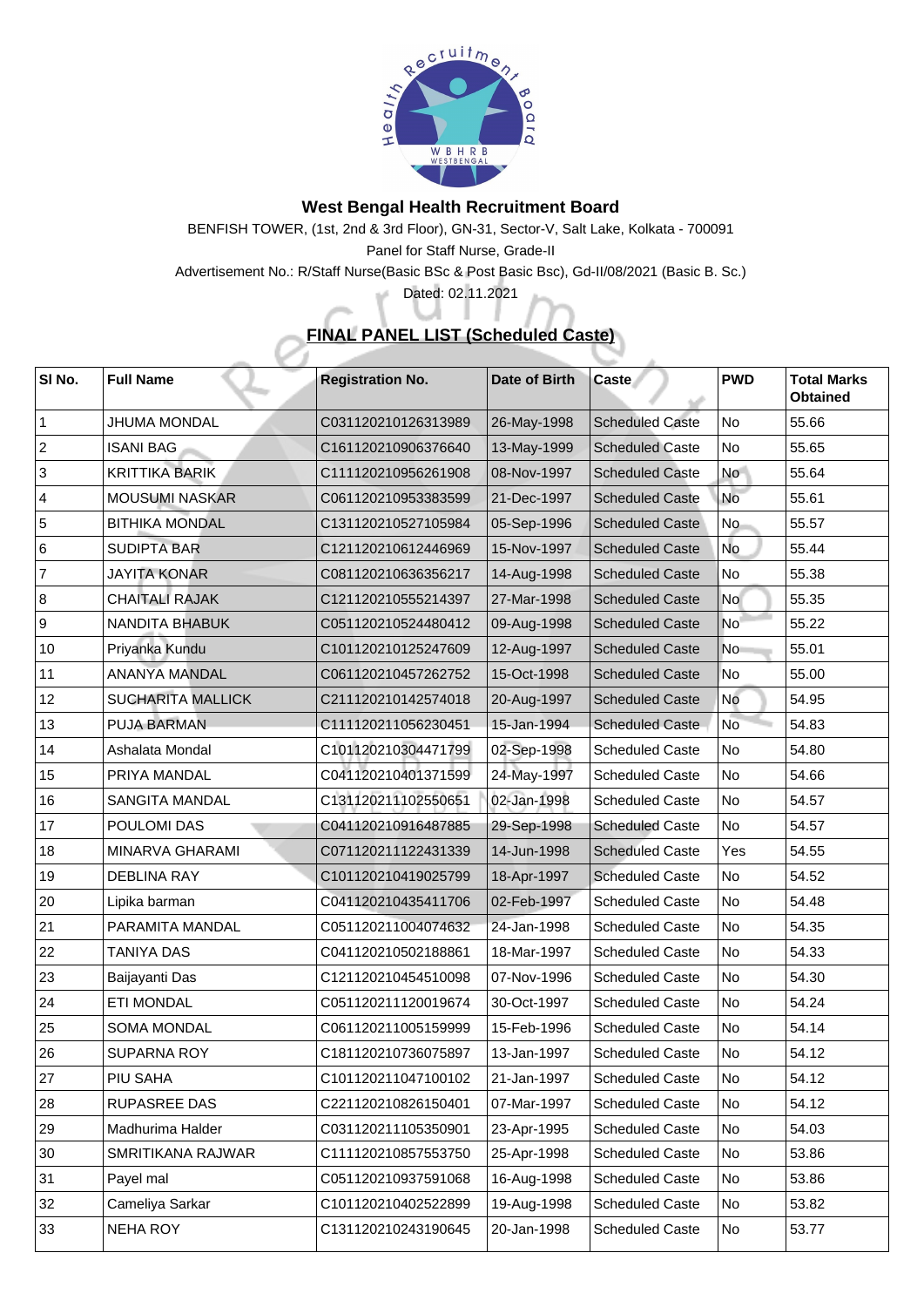| 34           | <b>Shukla Sarkar</b>    | C031120210516032935 | 18-Dec-1998 | <b>Scheduled Caste</b> | No             | 53.73 |
|--------------|-------------------------|---------------------|-------------|------------------------|----------------|-------|
| 35           | Ananya Biswas           | C091120210419013847 | 16-Nov-1995 | <b>Scheduled Caste</b> | No             | 53.63 |
| 36           | <b>Sneha Das</b>        | C031120211132061204 | 11-Apr-1998 | <b>Scheduled Caste</b> | No             | 53.60 |
| 37           | <b>MOUMITA DAS</b>      | C031120211255396131 | 07-Dec-1995 | <b>Scheduled Caste</b> | No             | 53.59 |
| 38           | Lipika Bera             | C041120210138343317 | 27-Aug-1997 | <b>Scheduled Caste</b> | No             | 53.53 |
| 39           | <b>DEBOSHREE HALDER</b> | C161120210838387134 | 09-Jan-1999 | <b>Scheduled Caste</b> | No             | 53.48 |
| $ 40\rangle$ | <b>MOUMITA BISWAS</b>   | C201120211131499311 | 09-Apr-1997 | <b>Scheduled Caste</b> | No             | 53.45 |
| $ 41\rangle$ | Moumita Mandal          | C121120210537111063 | 22-Apr-1999 | <b>Scheduled Caste</b> | No             | 53.45 |
| 42           | <b>SAMAPTI MONDAL</b>   | C111120211201146940 | 15-Dec-1998 | <b>Scheduled Caste</b> | N <sub>o</sub> | 53.43 |
| $ 43\rangle$ | <b>Bidisha Samadder</b> | C031120211104019785 | 06-Oct-1997 | <b>Scheduled Caste</b> | No             | 53.36 |
| 44           | Priya Mondal            | C051120210442454699 | 02-Apr-1999 | <b>Scheduled Caste</b> | No             | 53.35 |
| 45           | <b>SUSMITA MANDAL</b>   | C051120210926403585 | 08-Feb-1997 | <b>Scheduled Caste</b> | No             | 53.31 |
| 46           | <b>KALPANA ROY</b>      | C091120210959157719 | 16-Mar-1993 | <b>Scheduled Caste</b> | No             | 53.29 |
| 147          | Joyita Jana             | C051120210922399220 | 28-Jan-1998 | <b>Scheduled Caste</b> | No             | 53.28 |
| 48           | Jhuma Sarkar            | C081120211021271375 | 11-Nov-1998 | <b>Scheduled Caste</b> | No             | 53.25 |
| 49           | <b>BRISHTI DAS</b>      | C041120210622548250 | 03-Oct-1996 | <b>Scheduled Caste</b> | No             | 53.21 |
| 50           | <b>SUPRIYA MONDAL</b>   | C111120210153290680 | 15-May-1997 | <b>Scheduled Caste</b> | No             | 53.16 |
| 51           | <b>PUJA MAJI-</b>       | C111120210135525070 | 21-Oct-1996 | <b>Scheduled Caste</b> | <b>No</b>      | 53.10 |
| 52           | ANNESHA ROY             | C061120211124212769 | 09-Aug-1996 | <b>Scheduled Caste</b> | No             | 53.02 |
| 53           | Saswati Mandal          | C041120211102336005 | 29-Mar-1998 | <b>Scheduled Caste</b> | No             | 52.90 |
| 54           | Dipa Mondal             | C061120210343328217 | 15-Feb-1996 | <b>Scheduled Caste</b> | Yes            | 52.85 |
| 55           | <b>SANJOGITA MONDAL</b> | C081120210321563762 | 11-Oct-1998 | <b>Scheduled Caste</b> | No             | 52.85 |
| 56           | <b>Kuheli Roy</b>       | C051120210337589778 | 10-Dec-1997 | <b>Scheduled Caste</b> | <b>No</b>      | 52.84 |
| 57           | Soumya Mazumdar         | C041120211238225176 | 12-Feb-1997 | <b>Scheduled Caste</b> | No             | 52.83 |
| 58           | <b>SHILPA MONDAL</b>    | C031120211130081736 | 12-Nov-1997 | <b>Scheduled Caste</b> | N <sub>o</sub> | 52.83 |
| 59           | <b>SWARNALI SAHA</b>    | C081120211151378202 | 22-Aug-1997 | <b>Scheduled Caste</b> | No             | 52.82 |
| 60           | <b>SONALI BAGAL</b>     | C121120210108361676 | 22-Feb-1998 | <b>Scheduled Caste</b> | <b>No</b>      | 52.82 |
| 61           | Payal Roy               | C041120211239490485 | 30-Sep-1996 | <b>Scheduled Caste</b> | No             | 52.79 |
| 62           | Sayoni Rajak            | C101120210954186632 | 18-May-1998 | <b>Scheduled Caste</b> | No             | 52.73 |
| 63           |                         |                     |             |                        |                |       |
|              | <b>ANKITA DAS</b>       | C191120211102147958 | 13-Sep-1997 | <b>Scheduled Caste</b> | No             | 52.69 |
| 64           | <b>KOYENA DAS</b>       | C281120210821445884 | 22-Aug-1998 | <b>Scheduled Caste</b> | No             | 52.60 |
| 65           | TRISHA JODDAR           | C051120210548383869 | 25-Dec-1995 | <b>Scheduled Caste</b> | No             | 52.56 |
| 66           | <b>KAKON SAHA</b>       | C091120211109236166 | 06-May-1998 | <b>Scheduled Caste</b> | No             | 52.56 |
| 67           | Nandita Sarkar          | C121120210549355825 | 17-Oct-1996 | <b>Scheduled Caste</b> | No             | 52.17 |
| 68           | Anamika Saha            | C101120210256013202 | 24-Nov-1997 | <b>Scheduled Caste</b> | No             | 52.17 |
| 69           | Sutirtha das            | C041120210132204535 | 16-Dec-1996 | <b>Scheduled Caste</b> | No             | 52.16 |
| 70           | Purnima Jana            | C061120211214318151 | 27-Sep-1996 | <b>Scheduled Caste</b> | No             | 52.12 |
| 71           | PALLABI BARMA           | C131120210438052826 | 07-Apr-1998 | <b>Scheduled Caste</b> | No             | 51.99 |
| 72           | <b>DIPA BALA</b>        | C131120210214382362 | 30-Jan-1997 | <b>Scheduled Caste</b> | No             | 51.98 |
| 73           | Sayanika Pramanik       | C061120210721299990 | 28-Dec-1996 | <b>Scheduled Caste</b> | No             | 51.92 |
| 74           | Tania Das               | C031120210401506571 | 22-Oct-1993 | <b>Scheduled Caste</b> | No             | 51.90 |
| 75           | <b>SUTAPA MONDAL</b>    | C081120211002511665 | 04-Apr-1998 | <b>Scheduled Caste</b> | No             | 51.85 |
| 76           | <b>Riya Mondal</b>      | C271120210853574642 | 31-Aug-1996 | <b>Scheduled Caste</b> | No             | 51.77 |
| 77           | <b>MINU MIDYA</b>       | C111120210639325148 | 24-May-1998 | <b>Scheduled Caste</b> | No             | 51.77 |
| 78           | Tiasha Das              | C051120210839003572 | 28-Jul-1999 | <b>Scheduled Caste</b> | No             | 51.70 |
| 79           | Prama Das               | C071120210826257604 | 28-Jan-1999 | <b>Scheduled Caste</b> | No             | 51.63 |
| 80           | <b>Baishaki Sarkar</b>  | C121120210717089855 | 07-May-1997 | <b>Scheduled Caste</b> | No             | 51.43 |
| 81           | <b>JHUMPA SARDAR</b>    | C101120210422168085 | 14-Jan-1998 | <b>Scheduled Caste</b> | No             | 51.43 |
|              |                         |                     |             |                        |                |       |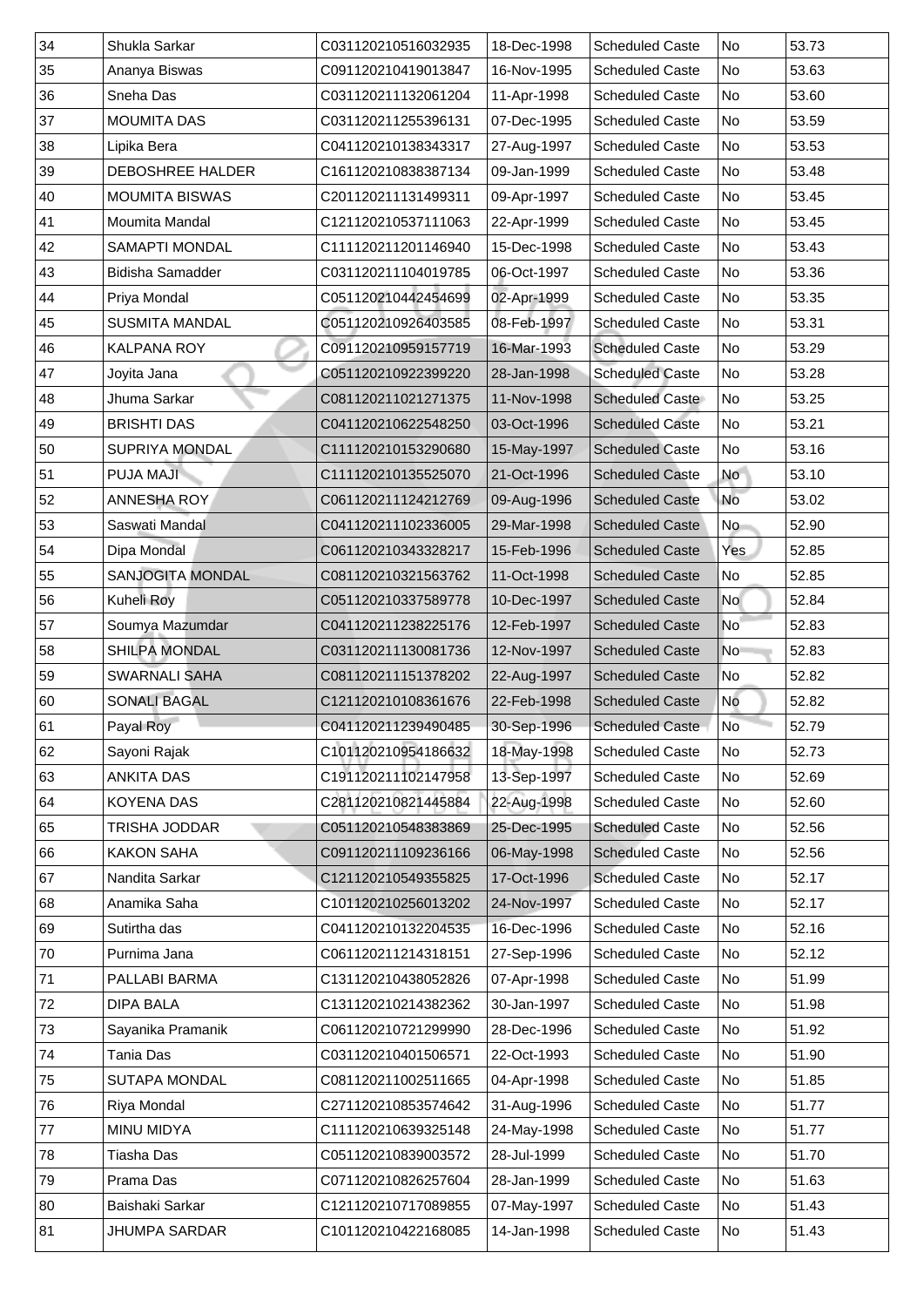| 82  | <b>PUJA PRAMANICK</b>   | C031120210117503231 | 01-Feb-1998 | <b>Scheduled Caste</b> | No        | 51.42 |
|-----|-------------------------|---------------------|-------------|------------------------|-----------|-------|
| 83  | <b>BAISHAKHI NASKAR</b> | C121120210535381442 | 12-May-1997 | <b>Scheduled Caste</b> | No        | 51.36 |
| 84  | <b>DEBLINA RAY</b>      | C201120211146436020 | 20-Sep-1997 | <b>Scheduled Caste</b> | No        | 51.36 |
| 85  | <b>PRITIKANA MALIK</b>  | C131120210736135483 | 15-Jun-1998 | <b>Scheduled Caste</b> | No        | 51.27 |
| 86  | <b>KUHELI BANIK</b>     | C161120210600063437 | 30-Oct-1999 | <b>Scheduled Caste</b> | No        | 51.17 |
| 87  | <b>SWAGATA SAHA</b>     | C061120210630589644 | 09-Oct-1997 | <b>Scheduled Caste</b> | No        | 51.13 |
| 88  | <b>Banashree Sardar</b> | C031120210807389735 | 23-Jul-1995 | <b>Scheduled Caste</b> | No        | 51.11 |
| 89  | Joyanti haldar          | C141120210741484293 | 07-Nov-1997 | <b>Scheduled Caste</b> | No        | 51.10 |
| 90  | <b>PAYEL MALLICK</b>    | C161120210732199520 | 05-Apr-1997 | <b>Scheduled Caste</b> | No        | 51.05 |
| 91  | <b>SHARNALI DAS</b>     | C071120210117400587 | 21-Aug-1996 | <b>Scheduled Caste</b> | No        | 51.01 |
| 92  | Kalpana shit            | C041120211011471651 | 11-Aug-1996 | <b>Scheduled Caste</b> | No        | 50.98 |
| 93  | <b>SUSMITA PAKHIRA</b>  | C121120210736463099 | 02-Mar-1998 | <b>Scheduled Caste</b> | No        | 50.96 |
| 94  | Sangita Saha            | C101120210143170743 | 16-Jul-1997 | <b>Scheduled Caste</b> | No        | 50.92 |
| 95  | Poly Gayen              | C051120210234240550 | 17-Oct-1998 | <b>Scheduled Caste</b> | No        | 50.92 |
| 96  | <b>AISHWARYA NASKAR</b> | C051120211105228133 | 06-Jun-1998 | <b>Scheduled Caste</b> | No        | 50.90 |
| 97  | Nabanita Gayen          | C031120211114368673 | 12-Apr-1997 | <b>Scheduled Caste</b> | No        | 50.87 |
| 98  | <b>ARPITA MONDAL</b>    | C261120211000535333 | 04-Jan-1999 | <b>Scheduled Caste</b> | No        | 50.85 |
| 99  | <b>PRIYANKA</b>         | C261120210952317311 | 28-Feb-1996 | <b>Scheduled Caste</b> | <b>No</b> | 50.81 |
| 100 | Chumki Maji             | C081120210833156343 | 08-Jul-1996 | <b>Scheduled Caste</b> | No        | 50.73 |
| 101 | Labani Sarkar           | C111120210948416337 | 24-Apr-1999 | <b>Scheduled Caste</b> | No        | 50.69 |
| 102 | <b>Prity Das</b>        | C051120211108351798 | 14-Sep-1996 | <b>Scheduled Caste</b> | No        | 50.67 |
| 103 | <b>KANKANA RAJAK</b>    | C101120211119311747 | 17-Mar-1998 | <b>Scheduled Caste</b> | No        | 50.59 |
| 104 | <b>AROMA CHOWDHURY</b>  | C101120211031001955 | 15-Jan-1998 | <b>Scheduled Caste</b> | No        | 50.55 |
| 105 | <b>SANJITA BISWAS</b>   | C061120211134500359 | 06-Mar-1999 | <b>Scheduled Caste</b> | No        | 50.46 |
| 106 | Monideepa Naskar        | C091120211101370137 | 07-Oct-1996 | <b>Scheduled Caste</b> | No        | 50.43 |
| 107 | <b>PRIYANKA MANDAL</b>  | C131120210710513190 | 12-Oct-1997 | <b>Scheduled Caste</b> | No        | 50.34 |
| 108 | PAYEL MONDAL            | C141120211202188773 | 01-Dec-1994 | <b>Scheduled Caste</b> | <b>No</b> | 50.29 |
| 109 | <b>NIBEDITA DAS</b>     | C061120210620465379 | 26-Aug-1997 | <b>Scheduled Caste</b> | No        | 50.18 |
| 110 | Nimisha Halder          | C071120211110350276 | 07-Jun-1993 | <b>Scheduled Caste</b> | No        | 50.17 |
| 111 | Shilpa Sardar           | C091120210834395585 | 01-Jan-1997 | <b>Scheduled Caste</b> | No        | 50.09 |
| 112 | <b>DISHA SARKAR</b>     | C181120211240244275 | 26-Oct-1997 | <b>Scheduled Caste</b> | No        | 50.06 |
| 113 | <b>MADHUMITA BANIK</b>  | C081120210640152362 | 25-Nov-1996 | <b>Scheduled Caste</b> | No        | 50.03 |
| 114 | PRIYANKA PRAMANIK       | C051120210808362894 | 05-Dec-1998 | <b>Scheduled Caste</b> | No        | 49.94 |
| 115 | Susmita Karan           | C041120210213050459 | 28-Mar-1997 | <b>Scheduled Caste</b> | No        | 49.93 |
| 116 | <b>PRITI BISWAS</b>     | C111120211105196090 | 25-Mar-1997 | <b>Scheduled Caste</b> | No        | 49.80 |
| 117 | <b>MITA BISWAS</b>      | C051120211037177027 | 21-Feb-1999 | <b>Scheduled Caste</b> | No        | 49.66 |
| 118 | <b>JOGMAYA MISTRI</b>   | C121120210644268906 | 07-Jul-1997 | <b>Scheduled Caste</b> | No        | 49.61 |
| 119 | <b>SOUMI BISWAS</b>     | C051120211127295928 | 13-Nov-1996 | <b>Scheduled Caste</b> | No        | 49.50 |
| 120 | <b>SREETAMA ROY</b>     | C061120210244445407 | 24-Jun-1997 | <b>Scheduled Caste</b> | No        | 49.47 |
| 121 | <b>MADHUSREE MONDAL</b> | C161120210536019150 | 14-Feb-1997 | <b>Scheduled Caste</b> | No        | 49.40 |
| 122 | RADHARANI MANDAL        | C201120210115178919 | 15-Oct-1999 | <b>Scheduled Caste</b> | No        | 49.26 |
| 123 | Moumita Jana            | C111120211101135627 | 01-Mar-1998 | <b>Scheduled Caste</b> | No        | 49.18 |
| 124 | Dolan chanpa Mandal     | C111120210552331100 | 17-Mar-1996 | <b>Scheduled Caste</b> | No        | 49.09 |
| 125 | <b>AISHWARYA ROY</b>    | C041120210217456424 | 25-Dec-1998 | <b>Scheduled Caste</b> | No        | 49.08 |
| 126 | Mousumi Saha            | C031120211053592550 | 25-Jul-1998 | <b>Scheduled Caste</b> | No        | 49.04 |
| 127 | <b>SANGHATI MONDAL</b>  | C031120211052360339 | 06-Mar-1996 | <b>Scheduled Caste</b> | No        | 48.97 |
| 128 | PRIYA ROY               | C051120211221582368 | 18-Jan-1995 | <b>Scheduled Caste</b> | No        | 48.96 |
| 129 | ARPITA PATRA            | C121120210606200218 | 20-Mar-1993 | <b>Scheduled Caste</b> | No        | 48.92 |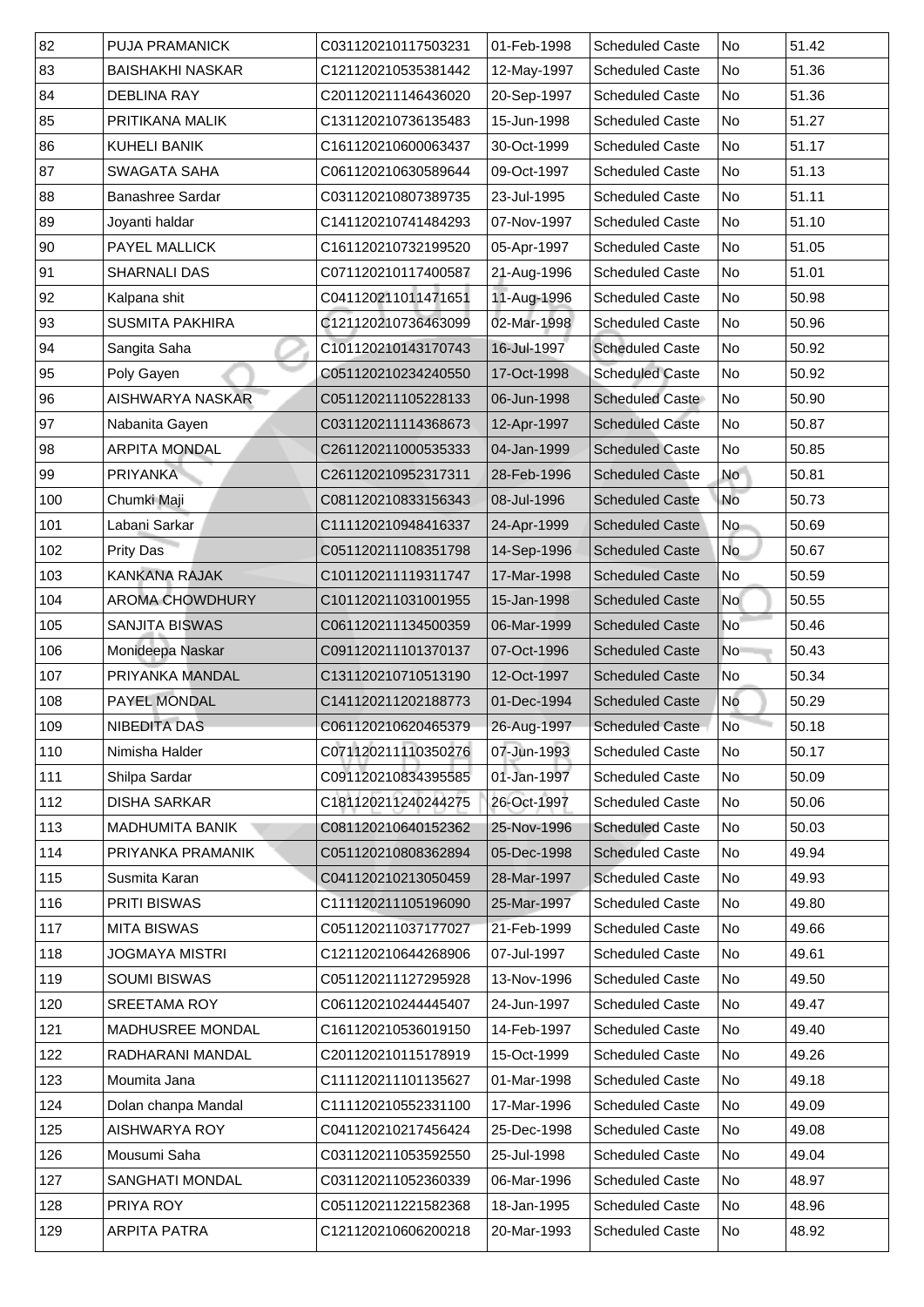| 130 | Sumana Mallick            | C101120211152164486 | 15-Jan-1996 | <b>Scheduled Caste</b> | No                       | 48.83 |
|-----|---------------------------|---------------------|-------------|------------------------|--------------------------|-------|
| 131 | <b>SWETCHANDRA MONDAL</b> | C131120210331266724 | 07-Feb-1998 | <b>Scheduled Caste</b> | No                       | 48.74 |
| 132 | <b>SEULI DOLAI</b>        | C111120210835091010 | 14-Mar-1998 | <b>Scheduled Caste</b> | No                       | 48.73 |
| 133 | Suparna Biswas            | C031120210918328788 | 04-Oct-1994 | <b>Scheduled Caste</b> | No                       | 48.71 |
| 134 | <b>RITTIKA ROY</b>        | C221120210220331035 | 04-Mar-1996 | <b>Scheduled Caste</b> | No                       | 48.70 |
| 135 | <b>SARMISTHA BALA</b>     | C161120210301549101 | 15-Mar-1996 | <b>Scheduled Caste</b> | No                       | 48.67 |
| 136 | Puja Das                  | C171120210941115219 | 01-Jun-1994 | <b>Scheduled Caste</b> | No                       | 48.65 |
| 137 | <b>SAMPA DAS</b>          | C081120210350424636 | 23-Nov-1996 | <b>Scheduled Caste</b> | No                       | 48.63 |
| 138 | Snigdha Roy               | C121120210726136518 | 16-Mar-1998 | <b>Scheduled Caste</b> | No                       | 48.60 |
| 139 | <b>MADHURIMA DAS</b>      | C081120210735450783 | 14-Oct-1998 | <b>Scheduled Caste</b> | No                       | 48.37 |
| 140 | <b>SUSMITA DAS</b>        | C111120210841310586 | 13-Jul-1997 | <b>Scheduled Caste</b> | No                       | 48.36 |
| 141 | <b>Rina Halder</b>        | C191120210822159249 | 01-Apr-1998 | <b>Scheduled Caste</b> | No                       | 48.26 |
| 142 | <b>MOUMITA DAS</b>        | C051120211230175767 | 15-Feb-1995 | <b>Scheduled Caste</b> | No                       | 48.24 |
| 143 | <b>PRIYANKA HALDER</b>    | C051120210102336431 | 25-Feb-1996 | <b>Scheduled Caste</b> | No                       | 48.20 |
| 144 | <b>RIYA BISWAS</b>        | C241120210710302436 | 19-Oct-1996 | <b>Scheduled Caste</b> | No                       | 48.16 |
| 145 | <b>PRIYANKA BISWAS</b>    | C091120210716267746 | 12-Feb-1995 | <b>Scheduled Caste</b> | No                       | 48.12 |
| 146 | <b>ABANTI HALDER</b>      | C091120211028158201 | 31-Jan-1996 | <b>Scheduled Caste</b> | No                       | 48.11 |
| 147 | <b>KAKAN KAYAL</b>        | C061120210316511862 | 23-Aug-1998 | <b>Scheduled Caste</b> | <b>No</b>                | 48.05 |
| 148 | Sreemoyee Roy             | C041120210539295251 | 01-Nov-1996 | <b>Scheduled Caste</b> | No                       | 47.96 |
| 149 | <b>SUSMITA MONDAL</b>     | C121120211207096076 | 19-Aug-1998 | <b>Scheduled Caste</b> | No                       | 47.91 |
| 150 | Pallabi Mondal            | C121120210858497726 | 07-Feb-1997 | <b>Scheduled Caste</b> | No                       | 47.80 |
| 151 | Sulagna Saha              | C031120210730578335 | 16-Dec-1997 | <b>Scheduled Caste</b> | No                       | 47.74 |
| 152 | <b>SHRABANI BARMAN</b>    | C221120210737114772 | 23-Jul-1997 | <b>Scheduled Caste</b> | <b>No</b>                | 47.56 |
| 153 | <b>DIPANJANA KHAN</b>     | C261120211214147385 | 02-Oct-1998 | <b>Scheduled Caste</b> | $\overline{\mathsf{No}}$ | 47.55 |
| 154 | <b>AVINANDA BISWAS</b>    | C051120210541515518 | 04-Mar-1997 | <b>Scheduled Caste</b> | N <sub>o</sub>           | 47.36 |
| 155 | <b>SARMISTHA MONDAL</b>   | C131120210503205817 | 23-Apr-1995 | <b>Scheduled Caste</b> | No                       | 47.35 |
| 156 | <b>BAISAKHI NASKAR</b>    | C111120210515463721 | 29-May-1997 | <b>Scheduled Caste</b> | <b>No</b>                | 47.26 |
| 157 | <b>SWARNALY NASKAR</b>    | C101120211222328751 | 17-Sep-1996 | <b>Scheduled Caste</b> | <b>No</b>                | 47.00 |
| 158 | <b>ANUSHREE SAHA</b>      | C101120210253329854 | 01-Nov-1996 | <b>Scheduled Caste</b> | No                       | 47.00 |
| 159 | <b>Chhanda Mondal</b>     | C111120210652328616 | 07-Sep-1996 | <b>Scheduled Caste</b> | No                       | 46.93 |
| 160 | <b>SUSHMITA MANDAL</b>    | C061120211110382222 | 24-May-1996 | <b>Scheduled Caste</b> | No                       | 46.74 |
| 161 | Susmita Haldar            | C051120210742335197 | 05-Aug-1994 | <b>Scheduled Caste</b> | No                       | 46.73 |
| 162 | <b>SHRABANI SANFUI</b>    | C141120211239456641 | 02-Aug-1996 | <b>Scheduled Caste</b> | No                       | 46.70 |
| 163 | sangita sardar            | C061120210411575232 | 08-Oct-1996 | <b>Scheduled Caste</b> | No                       | 46.37 |
| 164 | <b>DISHA BAIDYA</b>       | C091120211257382514 | 25-Jul-1997 | <b>Scheduled Caste</b> | No                       | 46.04 |
| 165 | <b>SUMANA MANDAL</b>      | C241120211023564660 | 20-Apr-1996 | <b>Scheduled Caste</b> | No                       | 45.50 |
| 166 | <b>Paramita Mistry</b>    | C051120210706029412 | 15-Nov-1998 | <b>Scheduled Caste</b> | No                       | 45.17 |
| 167 | <b>Pritikana Halder</b>   | C031120211125164724 | 08-Dec-1996 | <b>Scheduled Caste</b> | No                       | 45.16 |
| 168 | <b>Niti Biswas</b>        | C081120211203201632 | 14-May-1996 | <b>Scheduled Caste</b> | No                       | 45.11 |
| 169 | <b>DEBASMITA MONDAL</b>   | C171120211053056993 | 01-Dec-1995 | <b>Scheduled Caste</b> | No                       | 44.99 |
| 170 | <b>MITA MONDAL</b>        | C101120210120187030 | 11-Jul-1995 | <b>Scheduled Caste</b> | No                       | 44.96 |
| 171 | Juli Sonar                | C041120210328240464 | 15-Apr-1996 | <b>Scheduled Caste</b> | No                       | 44.96 |
| 172 | Tiyasha Sarkar            | C171120211005364659 | 15-Feb-1998 | <b>Scheduled Caste</b> | No                       | 44.84 |
| 173 | Mani Bala                 | C041120210936030352 | 31-Dec-1994 | <b>Scheduled Caste</b> | No                       | 44.76 |
| 174 | <b>SHRAYASI DAS</b>       | C191120211230118808 | 18-Sep-1997 | <b>Scheduled Caste</b> | No                       | 44.61 |
| 175 | <b>DEBIKA MANDAL</b>      | C111120210234462307 | 18-Jan-1996 | <b>Scheduled Caste</b> | No                       | 44.52 |
| 176 | <b>SUMONA HALDER</b>      | C091120211040334743 | 18-Jan-1996 | <b>Scheduled Caste</b> | No                       | 43.69 |
| 177 | <b>RUCHIKA MANDAL</b>     | C041120210423030469 | 30-Nov-1994 | <b>Scheduled Caste</b> | No                       | 43.50 |